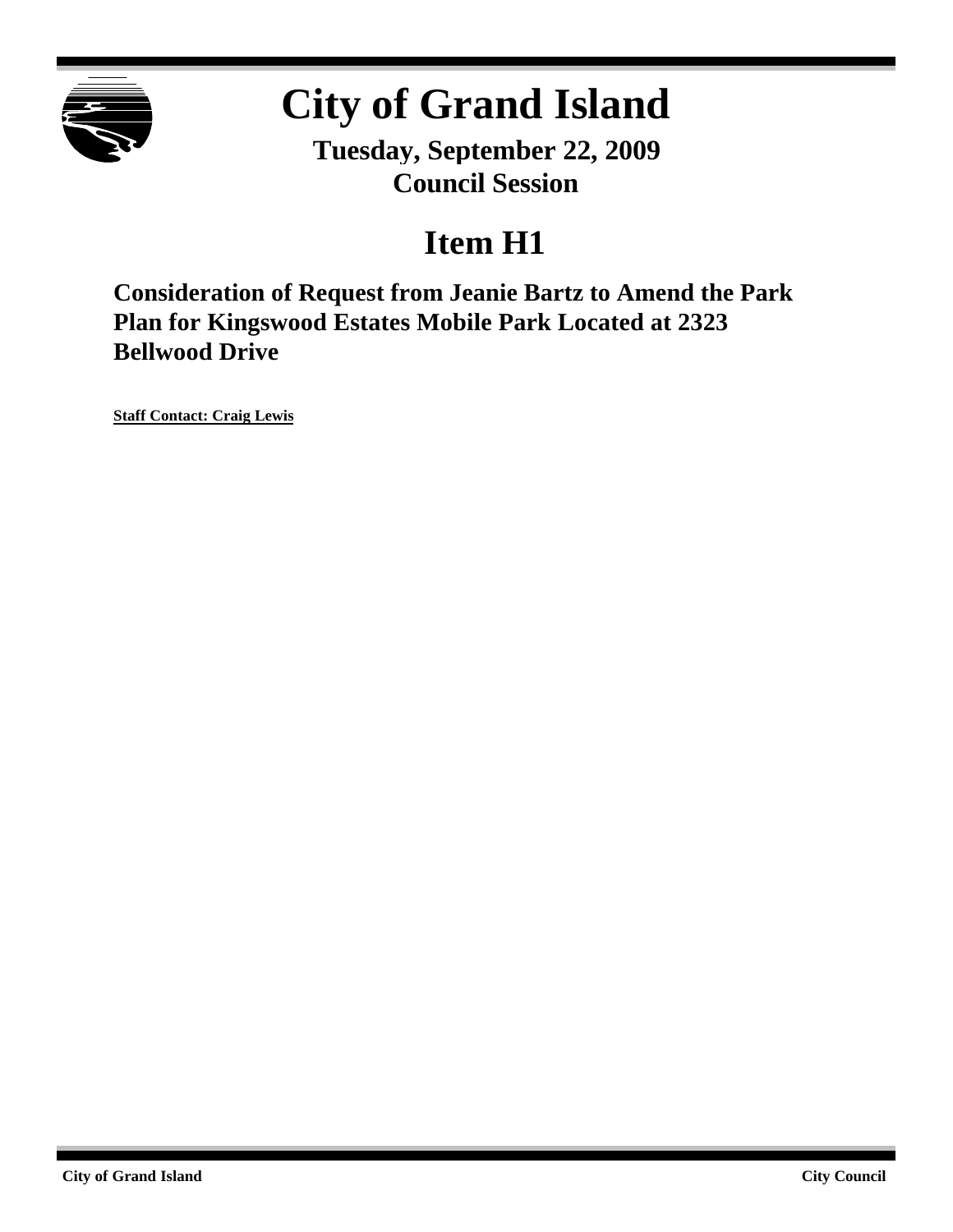### **Council Agenda Memo**

| <b>From:</b>    | Craig A. Lewis, Building Department Director                                                                                                                            |
|-----------------|-------------------------------------------------------------------------------------------------------------------------------------------------------------------------|
| <b>Meeting:</b> | September 22, 2009                                                                                                                                                      |
| Subject:        | Request of Jeanie Bartz, Property Manager for<br>Kingswood Estates to Amend the Park Plan for<br>Kingswood Estates Mobile Park Located at 2323<br><b>Bellwood Drive</b> |
| Item $\#$ 's:   | $H-1$                                                                                                                                                                   |
| $Presenter(s):$ | Craig Lewis, Building Department Director                                                                                                                               |

#### **Background**

This is a request to modify the park plan for Kingswood Estates Mobile Home Park, to allow for the conversion of ten existing manufactured home sites into recreational vehicle sites. This park has been in existence for a number of years and is requesting City Council approval to modify the park to include 10 recreational vehicle sites. The proposal is to convert 10 existing manufactured home sites into recreational vehicle spaces.

Section 21-6 of the Grand Island City Code provides that parks may have spaces for recreational vehicles provided that such spaces are identified on the park plan and that such spaces do not exceed twenty percent of the total number of spaces provided in the park. Any revisions, modifications, or additions to the park plan must be reviewed and approved by the City Council.

#### **Discussion**

This request is to modify ten existing manufactured home sites, lot numbers 17, 20, 22, 23, 118, 119, 125, 126, 130, & 131. The modification would allow for recreational vehicles to be placed on the sites. The City Code allows for not more than 20 % for the spaces in the park to be recreational vehicle sites, with the total spaces provided at 213 and 20% of that number being 42 the proposal would comply with the maximum number allowed in the code.

The City Code section 21-18 allowing recreational vehicle sites requires a minimum of 1,500 square feet of space for each recreational vehicle site, a minimum site width of 30',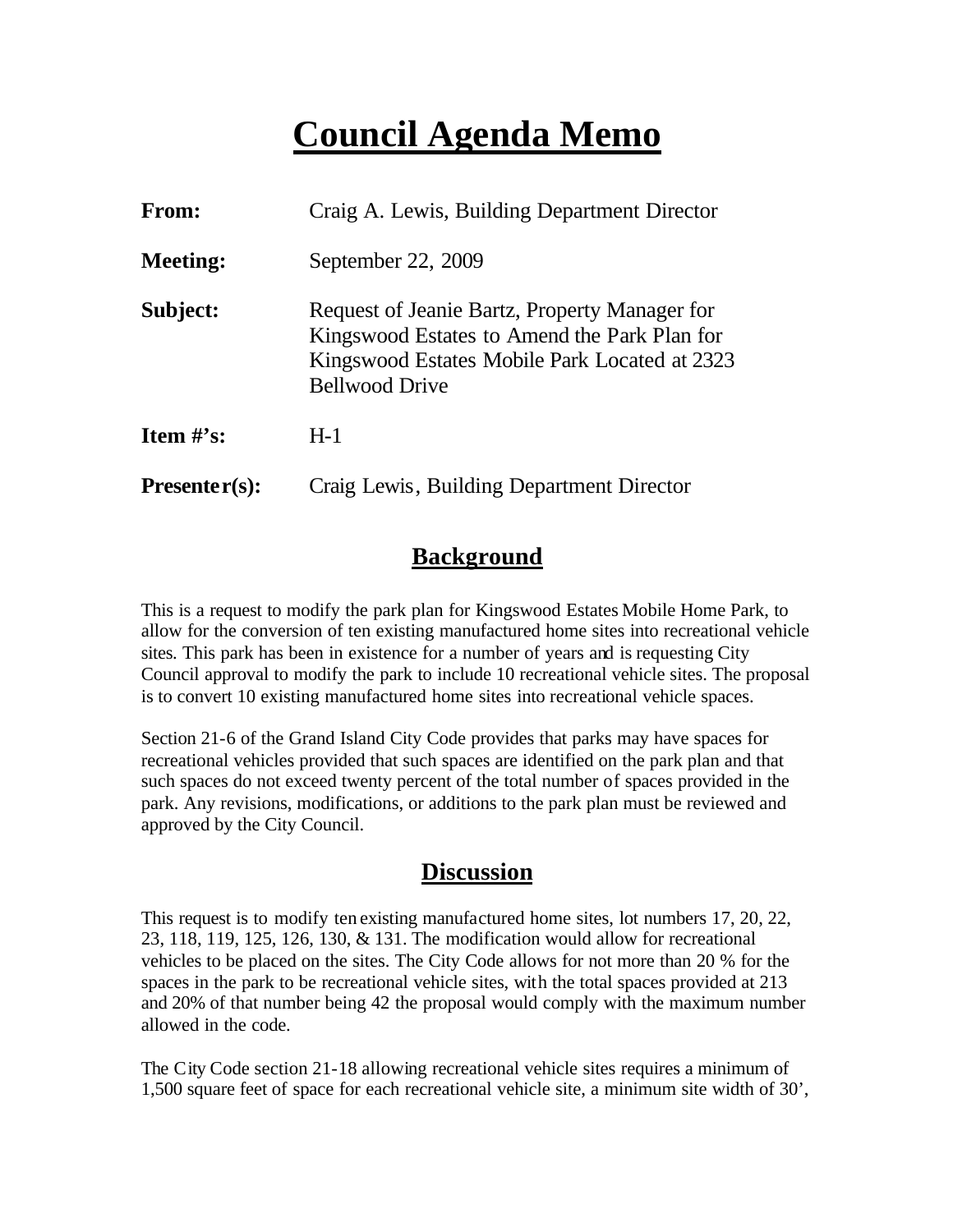a setback between vehicles of 12', a setback to the site boundary of 5', and one hard surfaced vehicle parking pad of 180 square feet for a passenger vehicle.

Utility services to these proposed sites will be provided with 5 centrally located meters billed to the Park. The existing water, sewer and electrical services to the proposed sites will need to be modified to accommodate the new use.

#### **Alternatives**

It appears that the Council has the following alternatives concerning the issue at hand. The Council may:

- 1. Approve the request.
- 2. Disapprove or /Deny the request.
- 3. Modify the request to meet the wishes of the Council
- 4. Table the issue

### **Recommendation**

City Administration recommends that the Council approve the request to allow the recreational vehicle sites proposed within the existing park.

#### **Sample Motion**

Move to approve the request to modify the park plan as presented for Kingswood Estates Mobile Home Park with the condition that required improvements be completed within 180 days.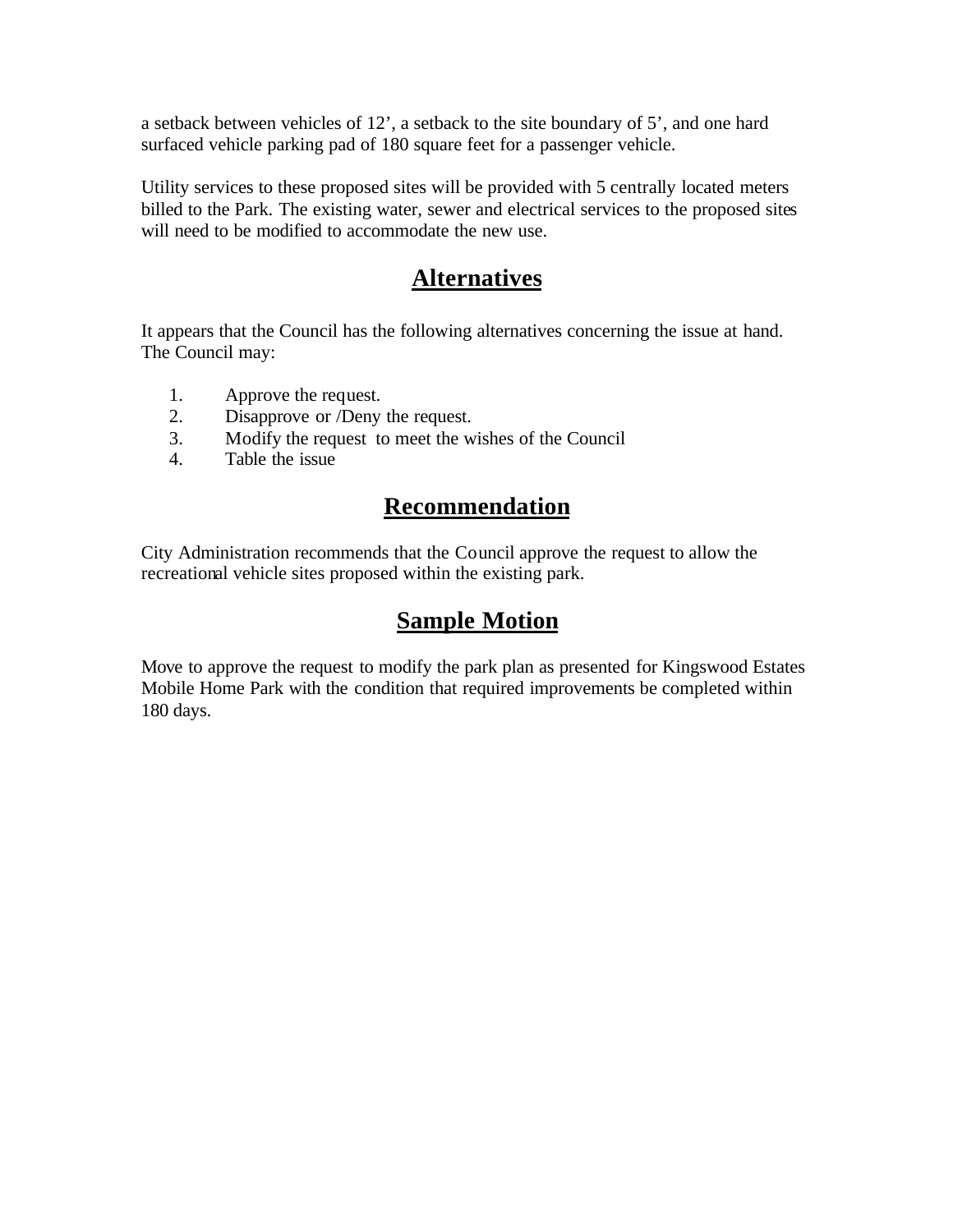#### **FROM THE DESK OF JEANIE BARTZ** KINGSWOOD ESTATES/WEST PARK PLAZA 2323 BELLWOOD DRIVE OFFICE 308-384-0358

September 1, 2009

**Craig Lewis**  $100$  East  $1<sup>st</sup>$ Grand Island, Ne 68801

Hi Craig,

I am contacting you because I would like to re-visit the idea of putting some RV sites in here at Kingswood Estates. With the State Fair coming here next Summer, the horse races and the Heartland Event Center, it seems that RV sites at this location would be productive for the Community as well as for Colorado RealEstate & Investments.

I am enclosing a map with 10 sites circled that I think we could begin with. The sites are: 17, 20, 22, 23, 118, 119, 125, 126, 130 and 131.

I have contacted Don at Heartland Electric concerning changes at the pedestal to accommodate the RV's and it appears it would not involve a lot. I would like you to call him and visit with him to make sure the changes would meet your standards. His phone number is: 308-379-74719

If at all possible I'd like to present this to the City Council this month so we can get going on this project.

Thanks for your consideration and help!

Jeanie Bartz

**Property Manager Kingswood Estates/West Park Plaza**